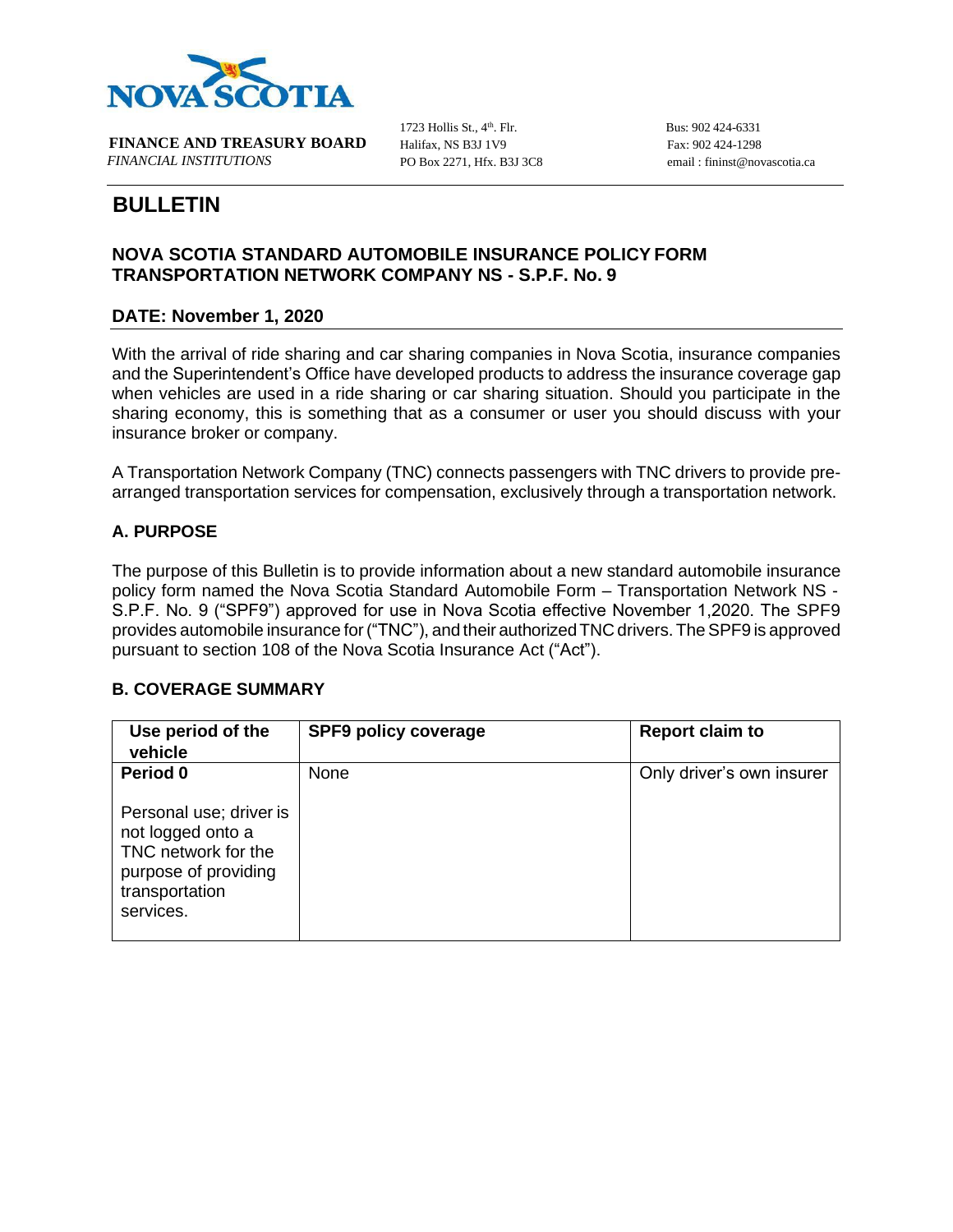| Period 1<br>Driver has logged<br>onto a TNC<br>network for the<br>purpose of<br>providing<br>transportation<br>services but has<br>not accepted a ride<br>request. | Minimum \$1,000,000 third party<br>$\bullet$<br>liability coverage. This coverage<br>is contingent on driver's own<br>insurer denying coverage for an<br>accident occurring during this<br>Period.<br><b>Direct Compensation Property</b><br>Damage coverage under section<br>138A of the Insurance Act. This<br>coverage is contingent on<br>driver's own insurer denying<br>coverage for an accident<br>occurring during this Period.<br>Accident benefits coverage<br>$\bullet$<br>under section140 of the<br>Insurance Act.<br>Uninsured Automobile Coverage<br>$\bullet$<br>under section 139 of the<br>Insurance Act. | Both TNC insurer and<br>driver's own insurer                                                                                                                                                                                                 |
|--------------------------------------------------------------------------------------------------------------------------------------------------------------------|-----------------------------------------------------------------------------------------------------------------------------------------------------------------------------------------------------------------------------------------------------------------------------------------------------------------------------------------------------------------------------------------------------------------------------------------------------------------------------------------------------------------------------------------------------------------------------------------------------------------------------|----------------------------------------------------------------------------------------------------------------------------------------------------------------------------------------------------------------------------------------------|
| <b>Period 2</b><br>Driver has<br>accepted a ride<br>request and is en<br>route to pick up<br>passenger(s).                                                         | \$2,000,000 Third party liability<br>$\bullet$<br>coverage.<br><b>Direct Compensation Property</b><br>Damage coverage under<br>sections 138A of the Insurance<br>Act.<br>Accident benefits coverage<br>$\bullet$<br>under section 140 of the<br>Insurance Act.<br>Uninsured Automobile Coverage<br>under section 139 of the<br>Insurance Act.<br>Optional physical damage<br>٠<br>coverage (e.g. collision). If<br>purchased                                                                                                                                                                                                | Only TNC insurer<br>Note: If optional<br>physical damage<br>coverage has been<br>purchased by the<br>TNC, coverage for the<br>driver's vehicle is<br>contingent on the<br>driver carrying<br>coverage on their own<br>SPF1 (owner's policy). |
| Period 3<br>Passenger(s) are in<br>the vehicle, being<br>transported, and<br>ending when the<br>last passenger                                                     | Minimum \$2,000,000 Third party<br>$\bullet$<br>liability coverage.<br><b>Direct Compensation Property</b><br>Damage coverage under section<br>138A of the Insurance Act.<br>Accident benefits coverage<br>under section 140 of the                                                                                                                                                                                                                                                                                                                                                                                         | Only TNC insurer<br>Note: If optional<br>physical damage<br>coverage has been<br>purchased by the<br>TNC, coverage for the                                                                                                                   |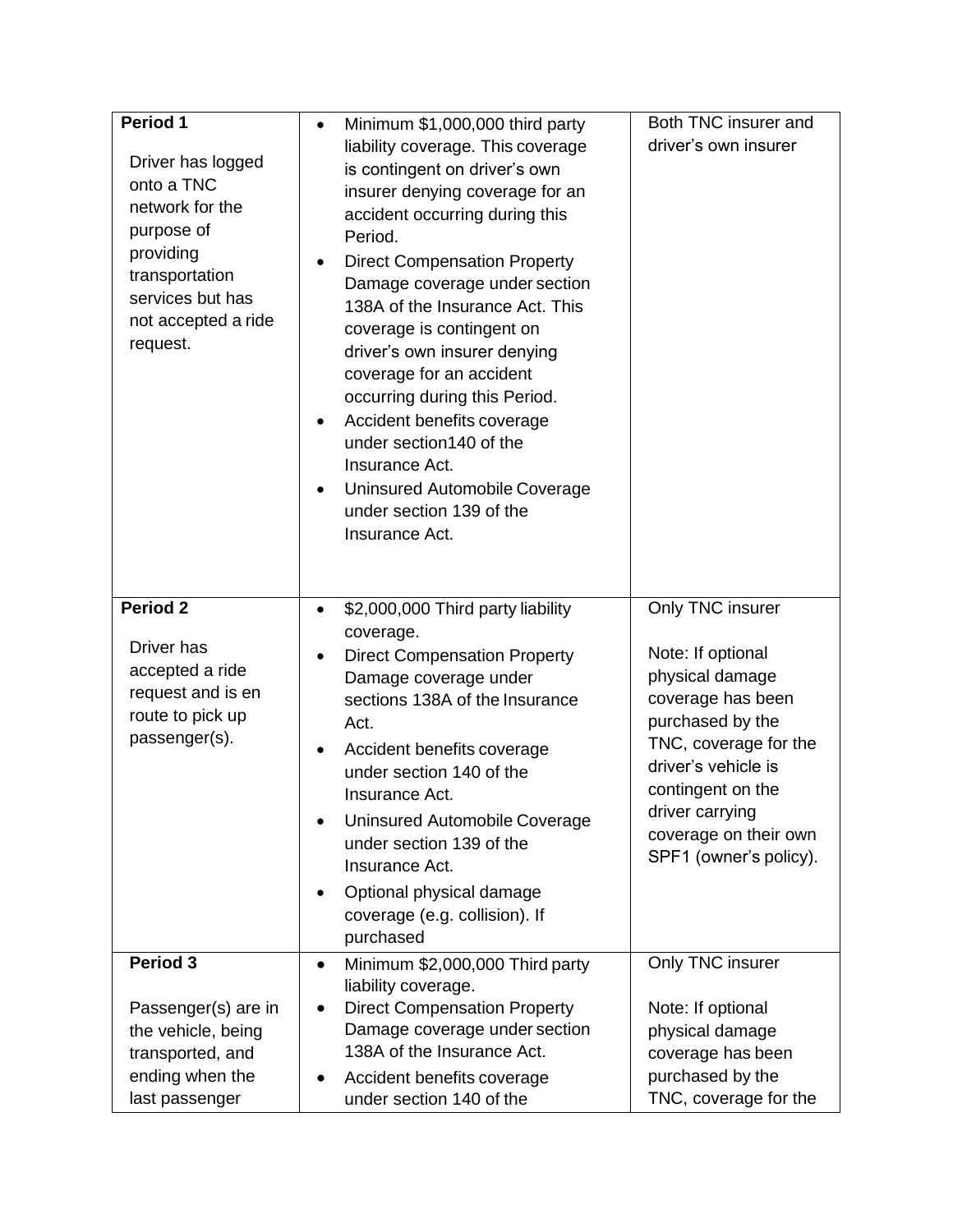| departs from the<br>driver's vehicle is<br>Insurance Act.                                                                                                                                                                                                                            |  |
|--------------------------------------------------------------------------------------------------------------------------------------------------------------------------------------------------------------------------------------------------------------------------------------|--|
| vehicle.<br>contingent on the<br>Uninsured Automobile<br>$\bullet$<br>driver carrying<br>Coverage under section 139 of<br>coverage on their own<br>the Insurance Act.<br>SPF1(owner's policy).<br>Optional physical damage<br>$\bullet$<br>coverage (e.g. collision) if<br>purchased |  |

**Note:** Under period 1, the SPF9 will not contain physical damage coverage (i.e. collision). If the driver wants this coverage during period 1, they may choose to purchase optional section C coverage from their own insurer. The insurer may offer an endorsement and/or charge a premium for the coverage.

# **C. INFORMATION FOR CONSUMERS USING TNC SERVICES**

#### **The SPF9 only provides insurance coverage for rides that have been booked electronically using the TNC application. It provides no insurance coverage when passengers have streethailed a ride.**

Even though the SPF9 is approved for use in Nova Scotia, it does not mean that a TNC has purchased this policy. Before using the services of a TNC, be sure to confirm that the TNC and its drivers have appropriate insurance. There are various places you can confirm thisinformation:

- Check whether the TNC is properly licensed. In some municipalities, a TNC and their driver may be required to provide proof of appropriate automobile insurance to be licensed to operate in the municipality.
- You should review a TNC's insurance policy on the TNC's website. The Superintendent of Insurance has asked TNCs to ensure the policy is available for public viewing.
- An insurance company that issues the SPF9 must ensure that a TNC Insurance Information Form is provided to all drivers. You may ask the driver to show you this form, which is permitted to be displayed electronically. For more information on this form, please see section 'G' of this bulletin.
- In addition, the TNC may provide a copy of its automobile insurance policy to its authorized drivers, via the driver's smartphone application, for review by passengers.

# **D. INFORMATION FOR TNC DRIVERS**

If the TNC you drive for has purchased the SPF9, you are not covered while carrying street-hailed passengers or if you are transporting cargo. You are only covered for periods when you are using your vehicle for TNC operations as defined in the SPF9. Note in the chart attached in B, coverage may vary in Periods 1-3. In particular, drivers should consult as to whether they have physical damage coverage during these periods.

**DO NOT assume that your own personal automobile insurance policy will automatically cover you when the SPF9 does not**. You are contractually obligated to notify your personal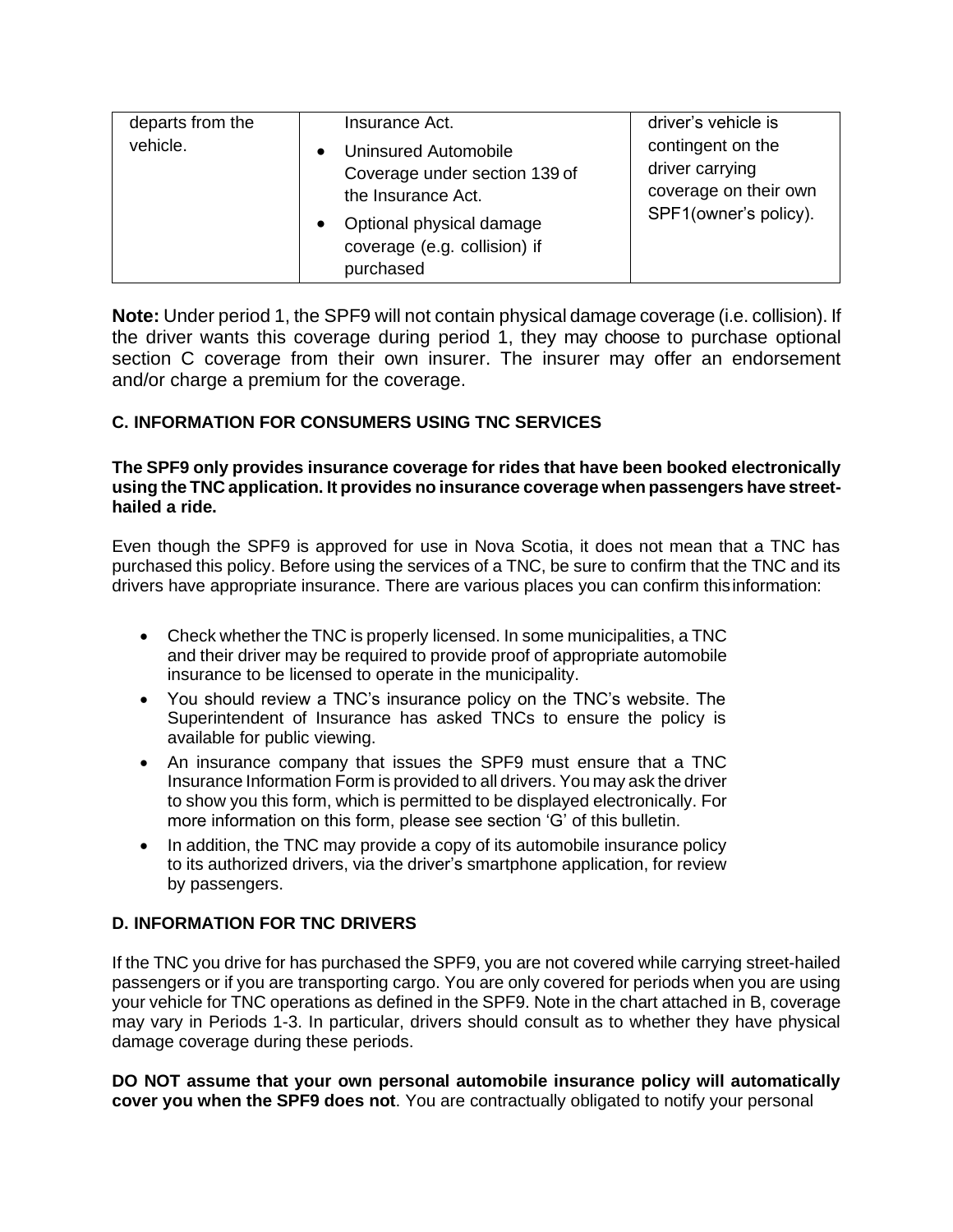insurance company that you are a TNC driver. Your personal insurance company may decide to charge an additional premium and continue insuring you, or, as is permitted, may decide to terminate your policy.

If your personal insurer chooses to continue coverage an endorsement NS-SEF 1-45 may be added to your policy. In addition, you should discuss physical damage coverage with both the TNC and your own insurer.

Please note, a TNC should provide drivers with proof of insurance coverage by the TNC but note this is not designed to replace your own proof of insurance (pink card). See G.

## **E. INFORMATION FOR TNC'S**

The SPF9 is designed to provide coverage only during the time a vehicle is used as a TNC automobile. It can also provide coverage for physical damage to TNC vehicles if the vehicle carries physical damage under their personal policy and should a TNC choose to purchase it. Insurers are not obligated to offer the SPF9; however, if they do, they are expected to meet the minimums set out in this bulletin. The TNC company should make a copy of the SPF 9 available on their website for public viewing and provide drivers with a copy of the TNC Insurance Information Form (see G).

Because there are coverage limitations, be sure to communicate these limitations to your TNC drivers (see chart above). In a claims coverage investigation, it is expected that a TNC and its insurer will cooperate with other insurers to facilitate the exchange of information, including dates, times and circumstances of an accident involving a TNC driver and the times that the TNC driver logged in and was logged out of the TNC's digital platform.

#### **F. INFORMATION FOR INSURANCE COMPANIES AND INSURANCE BROKERS**

In a claims coverage situation, it is expected TNC's insurer and all other insurers involved will cooperate to facilitate the exchange of information including dates, times and circumstances of the accident involving a TNC driver and the precise times that driver logged into and out of the APP.

This SPF9 is now available for use in Nova Scotia. There is also an approved standard application form (SAF9) for TNCs to use when applying for the SPF9. Fleet rating programs may be used with the SPF9. Insurers should contact the Nova Scotia Utility and Review Board (NSUARB) to determine any filing requirements.

The following standard endorsement forms are approved for use with the SPF9:

- **1.** SEF#44 Family Protection Endorsement
- **2.** SEF#23a Mortgage endorsement
- **3.** SEF#21a & 21b Blanket basis fleet endorsements
- **4.** SEF#13C Glass Exclusion
- **5.** SEF#20 Loss of use
- **6.** SEF#43R&L Limited waiver of depreciation

All forms noted above including the NS-SEF 1-45 are available through Informco Inc.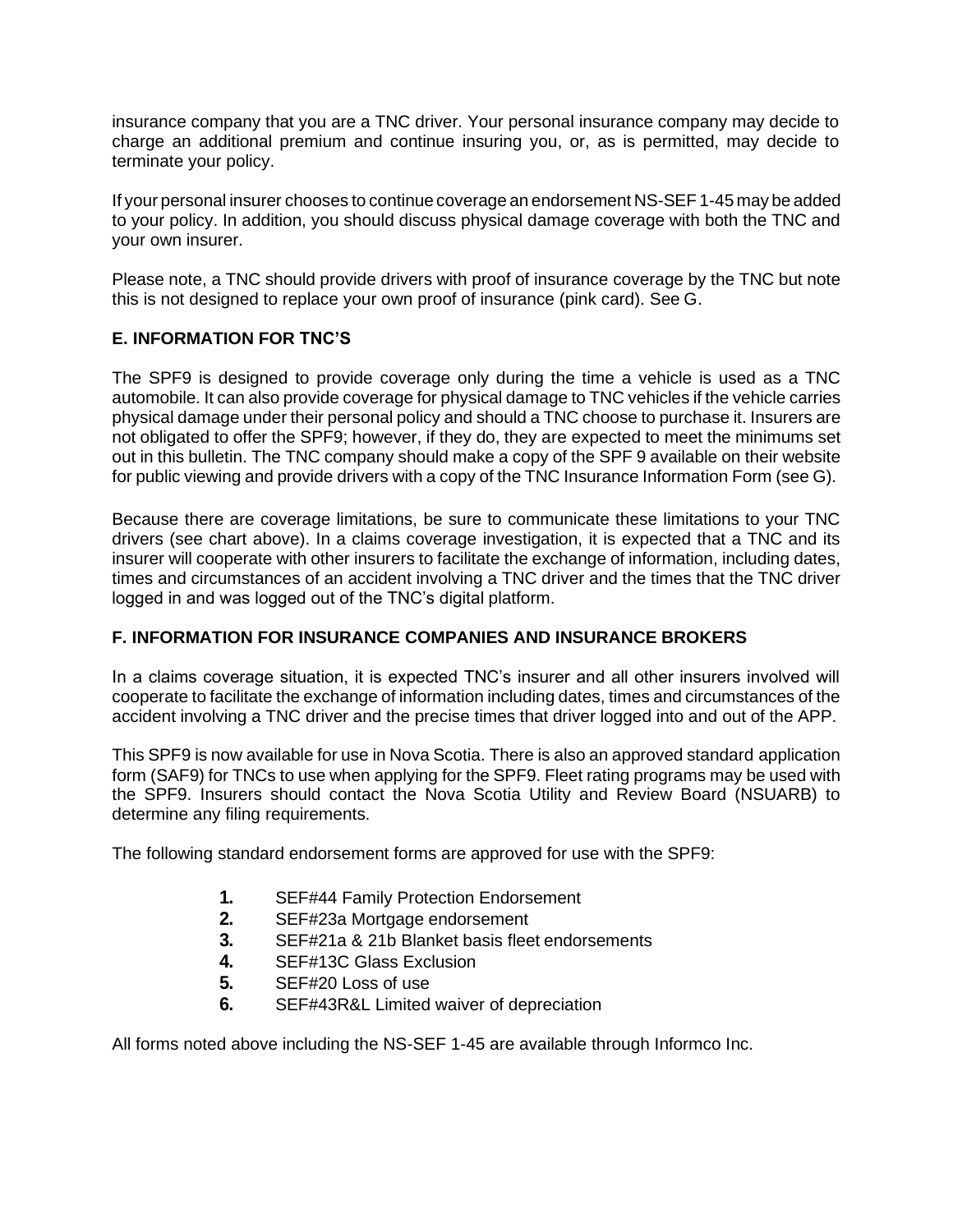#### **G. TNC INSURANCE INFORMATION FORM**

The Superintendent of Insurance has stipulated the minimum information which insurers must provide to insured TNC drivers covered under the SPF9, see below. This form is not intended to replace the driver's own pink card: each driver should have both a pink card for the vehicle owner's policy, and a TNC Insurance Information Form for the TNC policy.

The SPF9 TNC Insurance Information Form is permitted to be in electronic or paper form. The driver is expected to provide this form to all claimants and potential claimants for all accidents occurring during Periods 1, 2, and 3. Because the personal automobile insurance of TNC drivers provides coverage when TNC drivers are not using their vehicles for TNC operations, in the event of an accident that occurs during such a period, TNC drivers must still produce their financial responsibility card to any peace officer and/or anyone sustaining loss or injury.

Forms noted above are available directly through Informco Inc. You may reach Informco at 461- 285-1700 or [KSingh@informco.com.](mailto:KSingh@informco.com)

If you have any questions about this Bulletin, please contact 902-424-6331 or [Jennifer.Calder@NovaScotia.ca.](mailto:Jennifer.Calder@NovaScotia.ca)

[Original Signed]

Jennifer Calder Deputy Superintendent of Insurance Finance and Treasury Board